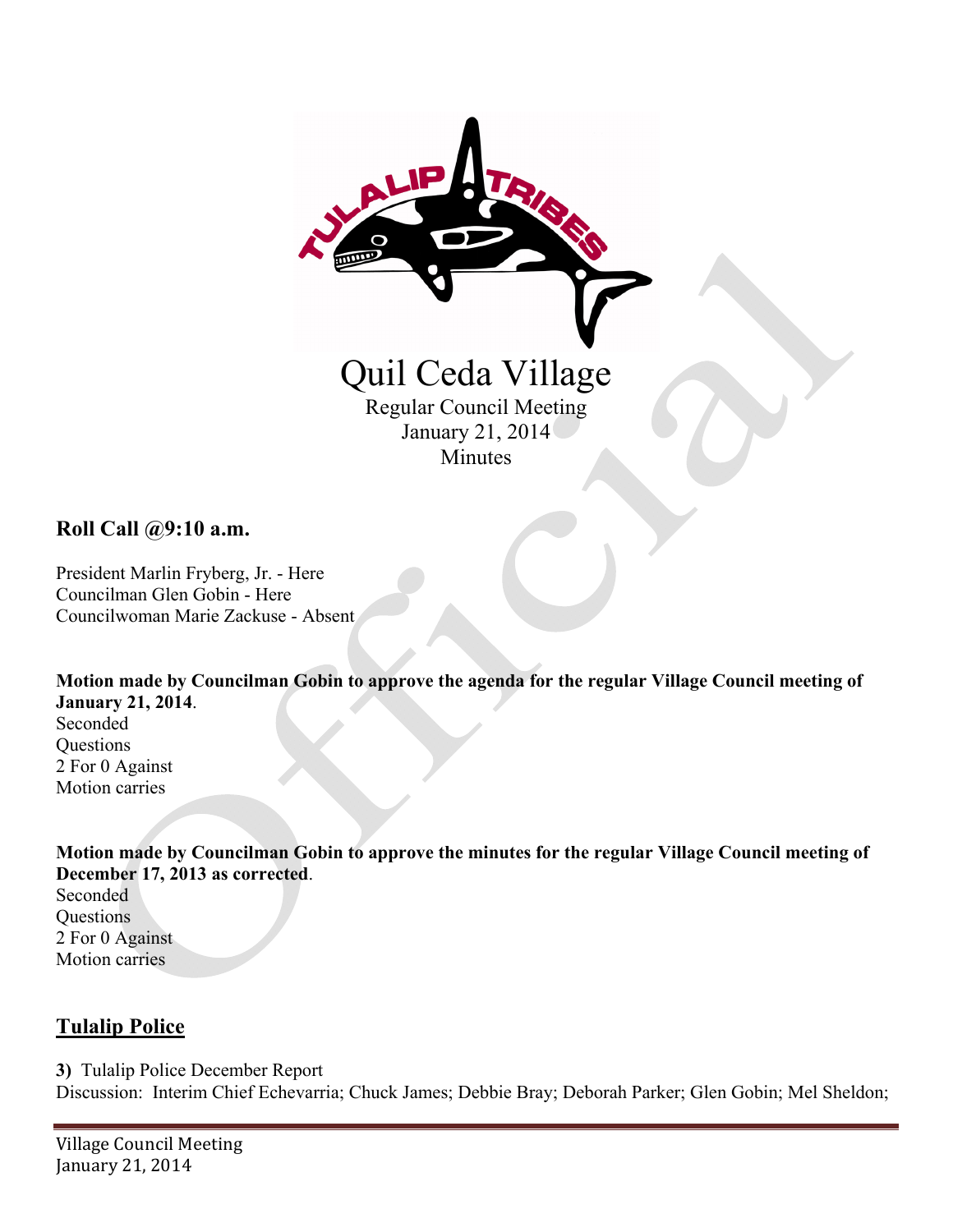President Fryberg; Cameron Reyes

Handout provided with 2013 statistics. Increase from 12 officers and 1500 calls for service to reduction in staff and 19,000 calls for services. Transient population is taking priority. Individuals are being monitored and questioned and action taken when necessary. Calls are reactive and response is good but increased staffing will bring a proactive approach. Theft is increasing and a concerted effort is being taken to reduce the access.

### **Finance**

December Month End Budget Reports

Discussion: Sarah Johnson; Glen Gobin; Deborah Parker; Nina Reece

Council asked questions regarding variances in revenue. Request by Council to have all income from all sources put into a separate spreadsheet. Council is requesting a daily report on all income that comes in from all sources at Quil Ceda Village including the enterprises and incorporated businesses. Community finance meeting will be tomorrow night.

## **Environmental Health & Safety**

Environmental Health Annual Report for Period Ending December 31, 2013 – FYI

Discussion on the statistics included in the agenda packet. Indian Health Service Karin Knopp is retiring. She has worked with the Tribe as an outstanding resource to our Environmental Health Plan. Tulalip would like to honor her with a gift which will come from the Environmental Health Budget.

Employee Health and Safety Program - FYI

Discussion: Melissa Elworth; Deborah Parker; Theresa Sheldon; Debbie Bray General discussion on statistics included in agenda packet. Proactive approach is being taken in several areas with good participation by the Safety Committee Members.

## **General Manager**

Out of State Travel Report

Discussion: Chuck James; Nina Reece

Discussion on Detecting Fraud and Embezzlement in the work place. How did it benefit the Tribe and who is responsible for implementing it. The Liquor Store Managers and Finance team attended this training and it is the Director and Managers who have begun implementing several changes in the work place to reduce the possibility of fraud and embezzlement in the work place environment.

**8)** Property Management-Closed Session @ 10:30 a.m. Open at 12:45 p.m.

**Motion made by Councilman Gobin to adopt Resolution 2014-001 to approve the lease of Suite O at the Retail Center with Ananda Pablo d.b.a. as Essential Earth Organic Salon for the term of three years with any options and terms as outlined in the lease agreement.** 

Seconded **Ouestions** 2 For 0 Against

Village Council Meeting January 21, 2014